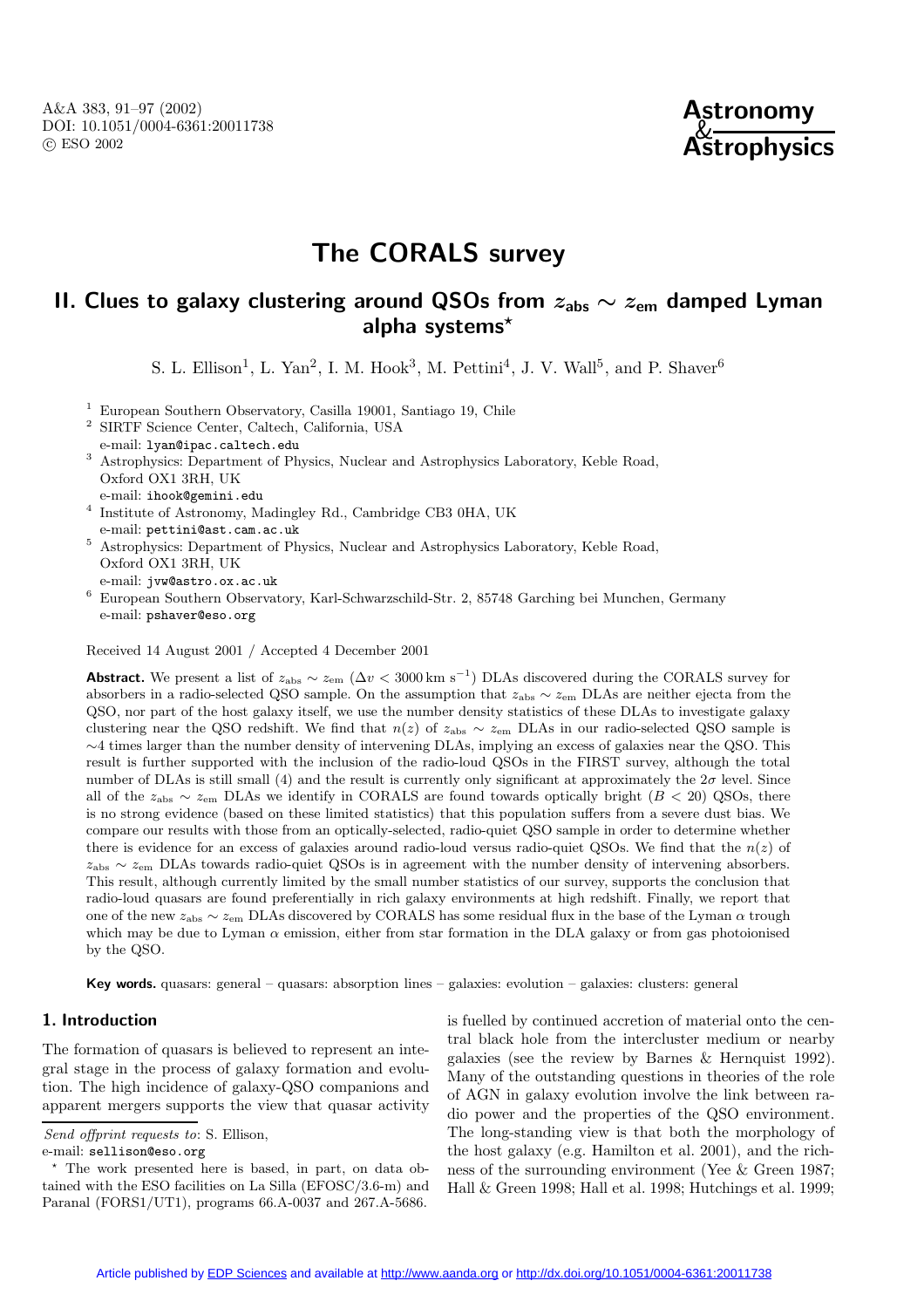Teplitz et al. 1999; Cimatti et al. 2000) are different between radio-quiet QSOs (RQQs) and radio-loud QSOs (RLQs). Specifically, Yee & Green (1987) pointed out that the former are rarely found in clusters, while about 35% of RLQs show an excess of faint galaxies in their vicinity, consistent with the presence of a cluster of galaxies at the QSO redshift (see also Sanchez & Gonzalez-Serrano 1999). Radio galaxies, which are intimately connected with RLQs in unification models, also appear to reside in cluster environments at high redshift (Pentericci et al. 2000). However, the dichotomy between radio-loud and radio-quiet properties is now being questioned by studies which have found that almost all QSO hosts are elliptical galaxies, regardless of radio-loudness (McLure et al. 1999; Dunlop et al. 2002), and that the environments of RLQs are statistically indistinguishable from those of RQQs, at least at  $z \lesssim 1$  (Hutchings et al. 1995; McLure & Dunlop 2001; Wold et al. 2001; Finn et al. 2001). At higher redshifts, there is evidence that galaxy density maybe higher around RLQs, although a milder overdensity is seen towards RQQs (see review by Hutchings 2001). This ongoing discussion is made even more relevant by (a) our lack of understanding of the mechanism responsible for the radio power of RLQs and (b) the recent paradigm shift away from the long held belief that the distribution of radio luminosities is bimodal (Kellermann et al 1989; White et al. 2000; Brinkmann et al. 2000; Lacy et al. 2001). It is of primary importance to establish the extent to which radio power depends on the QSO environment, since this relationship clearly holds important clues to the physics of AGN and the role of quasars in galaxy formation.

In this paper we explore the possibility of using quasar absorption lines as an unbiased probe of the high redshift QSO environment. This is a potentially powerful technique since studies of galaxy clustering around QSOs can be extended to much higher redshifts, although the obvious disadvantage is the uni-dimensional information content. Therefore, a large number of QSOs needs to be studied in order for the statistical trends of  $z_{\text{abs}}$  ∼  $z_{\rm em}$  absorbers to provide meaningful results. In this respect, the results presented here for the 66 QSOs of the Complete Optical and Radio Absorption Line System survey (CORALS, Ellison et al. 2001b) should be regarded as preliminary, although they underline the potential of this approach, so far relatively unexploited.

There is already some evidence that the posited correlation between galaxy concentration and radio-loudness may extend to QSO absorption line systems, based on an excess of associated C IV systems (Foltz et al. 1986; Anderson et al. 1987; Foltz et al. 1988) in RLQ spectra out to 3000 km s−<sup>1</sup> from the QSO redshift. However, the origin of these absorbers is unclear. The excess seems to be restricted to steep-spectrum RLQs, and may thus be related to some orientation effect (Barthel et al. 1997; Richards et al. 1999; Richards 2001). On the other hand, Richards et al. (2001) find no correlation of this excess with other orientation measures such as core-to-lobe ratio. Nevertheless, the suspicion remains that these unusually

strong and highly ionised systems are probably intrinsic to the QSO and may not be providing us with specific clues about the surrounding galaxy environment (Baker et al 2001). A more fruitful line of investigation is to focus on  $z_{\rm abs} \sim z_{\rm em}$  absorbers which are analogous to galaxy-scale absorbers at intervening redshifts, namely the Damped Lyman Alpha systems (DLAs).

In the last 15 years, several surveys have mined the sky for DLAs, with the objective of understanding more about the high redshift galaxy population that these absorption systems are thought to represent (Wolfe et al. 1986; Lanzetta et al. 1991, 1995; Wolfe et al. 1995; Storrie-Lombardi & Wolfe 2000; Péroux et al. 2001). Almost without exception, these surveys have adopted the early strategy and definitions of Wolfe et al. (1986) who included in their sample only DLAs with  $N(H I) \ge 2 \times 10^{20}$ atoms cm−<sup>2</sup> that lie at absorption redshifts corresponding to  $\Delta v > 3000 \text{ km s}^{-1}$  from the QSO emission redshift. The reason for imposing this velocity cut is primarily due to the unknown nature of these proximate DLAs (PDLAs), which may conceivably be caused by QSO ejecta or by absorption in the host galaxy itself. In addition, since one of the main objectives of DLA surveys has been to compile a census of H I in the universe, proximate systems have been excluded due to the possible effect of the QSO's ionizing radiation on the absorber. For example, the intense local radiation field of the QSO is already well known to affect the distribution of the lower column density Lyman  $\alpha$  forest clouds (e.g. Murdoch et al. 1986). A similar phenomenon has also been noted to affect the extended Lyman  $\alpha$  haloes of low redshift galaxies (Pascarelle et al. 2001). Therefore, in the quest to gain an insight into the "normal and representative" galaxy population at high redshift, PDLAs at  $z_{\text{abs}} \sim z_{\text{em}}$  have been almost universally discarded from the statistics of previous surveys.

Møller et al. (1998), motivated by observations of Lyman  $\alpha$  emission in associated DLAs, have explored the possible nature of these systems. They concluded that PDLAs are unlikely to be due to QSO ejecta, based on their lower metallicities, lack of strong high ionization lines and simpler line profiles compared to intrinsic BAL features (see Barlow et al. 1997 for a summary of intrinsic absorber signatures). Although recent models for the structure of AGN (e.g. Elvis 2000) include relatively high column density, wind-ejected clouds, the consequent UV absorbers are quite different from PDLAs both in terms of  $N(H I)$  and ejection velocity (e.g. Monier et al. 2001). For example, narrow intrinsic C IV systems, identified by means of time variability or partial coverage have relatively low H I column densities (e.g. Petitjean et al. 1994; Hamann et al. 1997). It is also unlikely that PDLAs are generally due to the QSO host galaxy, again because of the significant velocity differences involved. It therefore seems highly plausible that PDLAs are either members of the same family as, or at least strongly resemble, the population of intervening absorbers. If this interpretation holds true, then investigating the hitherto unexploited sample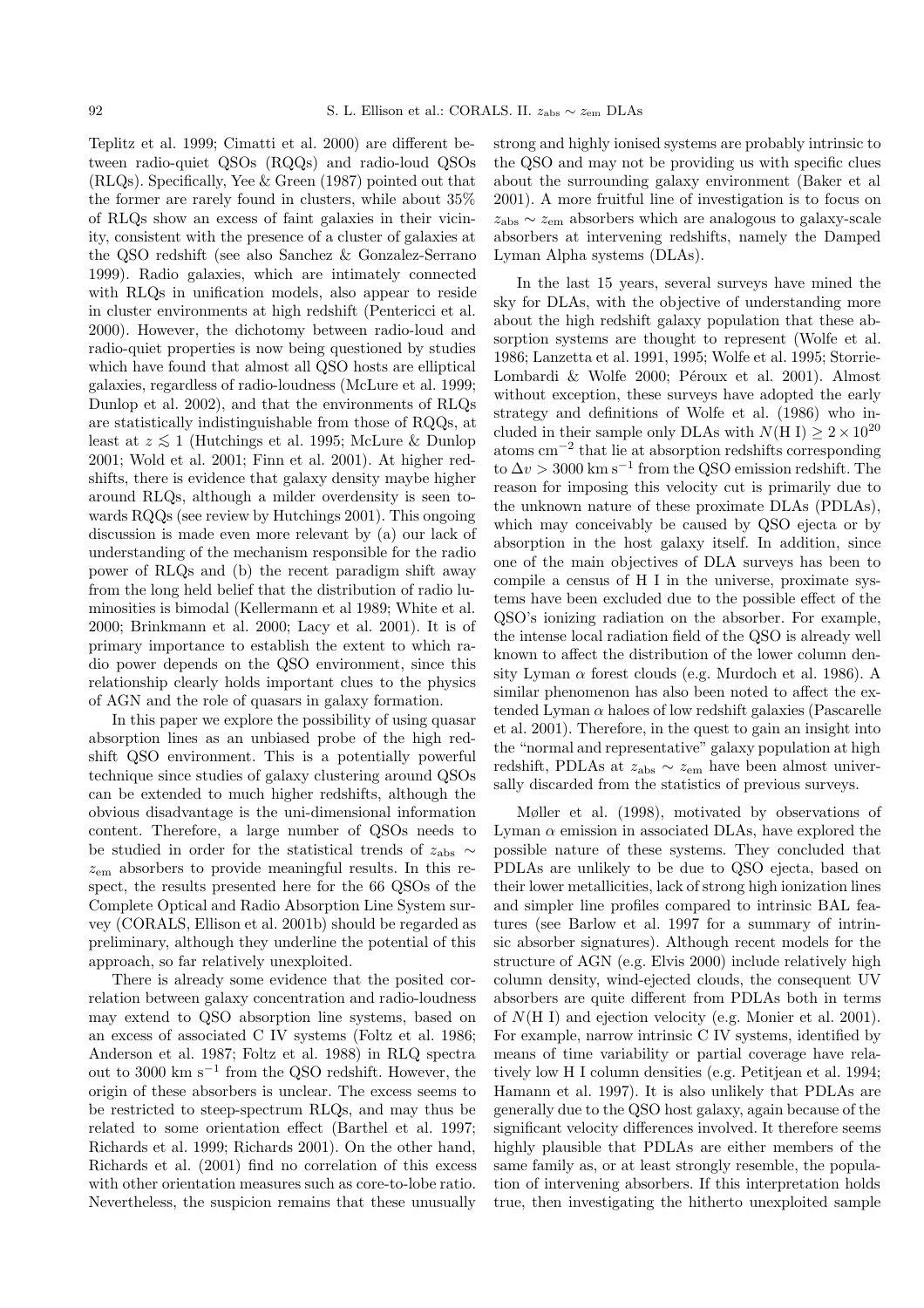

**Fig. 1.** Discovery spectra (obtained with EFOSC at the 3.6-m on La Silla) of two of the CORALS QSOs with proximate DLAs showing that these sources are not BAL QSOs. A third QSO with a PDLA, B0528−250, was already known and was not reobserved.

of PDLAs may yield further insights into the connection between AGN activity and galaxy formation.

Based on a radio-selected sample of QSOs, CORALS (Ellison et al. 2001b) is one of the most recent DLA surveys aimed at determining the extent of any dust bias affecting the statistics of DLAs drawn from opticallyselected, magnitude limited QSO samples. In this paper, we present the PDLAs found by the CORALS survey (Sect. 2) and compare their rate of incidence with that of intervening absorbers at  $\Delta v > 3000 \,\mathrm{km \ s^{-1}}$  in the same sample of QSOs (Sect. 3). We also compare the frequency of PDLAs between RLQs and RQQs. Our main result is that we find a possible excess of PDLAs towards RLQs (currently only confirmed at slightly below the  $2\sigma$  level), and that since all of the systems that we identify lie in front of optically bright QSOs it appears that PDLAs contain only a modest amount of dust. These findings, which are still tentative because of the small size of present samples, are briefly discussed in Sect. 4.

#### **2. Identified PDLAs in CORALS**

Full details of the CORALS sample definition, observations and all spectra can be found in Ellison et al. (2001b). In brief, a sample of 66  $z_{\rm em} \geq 2.2$  radio-loud QSOs was selected from the flat-spectrum ( $\alpha > -0.4$ ) sources in PKSCat90, the catalogue compendium from the Parkes surveys. A full list of flux densities, source positions and spectral indices is given Jackson et al. (2002). For this radio-selected sample, an optical spectrum was obtained for each QSO in order to search for DLAs with  $1.8 < z<sub>abs</sub> < z<sub>em</sub>$ . Out of a total of 22 confirmed DLAs, three were at redshifts corresponding to velocities  $\Delta v$  <  $3000 \text{ km s}^{-1}$  (the original limit adopted by Wolfe et al. 1986). We note that the Lyman  $\alpha$  line used here to determine  $z_{\rm em}$  may be systematically blue-shifted with respect to other emission lines, implying that the actual velocity offset of the PDLAs maybe be up to  $\sim$ 4500 km s<sup>-1</sup> from  $z_{em}$ . However, this does not affect our analysis because the  $3000 \text{ km s}^{-1}$  limit traditionally adopted to distinguish intervening systems is measured *relative to Lya*, not  $H\alpha$  or any highly ionized lines. The three PDLAs are in the sightlines towards B1354−107b, B0405−331 and B0528−250. The third of these systems has been known for a long time – Morton et al. (1980) measured  $z_{\text{abs}} = 2.811$  and  $N(H I) = 1.6 \times 10^{21}$  cm<sup>-2</sup> – and was therefore not reobserved as part of the CORALS survey. In Fig. 1 we present the original low resolution spectra of the other 2 QSOs found to exhibit PDLAs, obtained to confirm the QSO identification and redshift. The large wavelength coverage out to beyond C IV allows us to confirm that these are not BAL QSOs and that the PDLAs are therefore unlikely to be high velocity ejected material. Higher resolution ( $FWHM \sim 3$  Å) spectra have been obtained of these targets with the AAT, see Ellison et al. (2001b) for spectra and details of observation and data reduction. Figure 2 shows close-ups of the damped Lyman  $\alpha$  lines together with adopted fits to the line profiles.

We will now briefly describe the properties of these two new systems.

B1354−107b Two DLAs are detected in the sightline towards this QSO, the higher redshift absorber "b" having a redshift of  $z_{\text{abs}} = 2.966$ . The velocity difference between the absorber and the emission redshifts ( $z_{\rm em} = 3.006$ ) is therefore  $\sim$ 3000 km s<sup>-1</sup>, just on the limit of our definition of a PDLA given the uncertainty of  $z_{em}$  and  $z_{abs}$ . The Lyman limit at  $\lambda_0 = 912$  Å associated with this system is clearly visible at  $\lambda_{\rm obs} \sim 3650$  Å in our AAT spectrum (see Ellison et al. 2001b). The H I fit to this absorber is complicated by the onset of Lyman  $\alpha$  emission in the absorber's red wing. No information about the column density can therefore be gleaned from this part of the line profile. There is some additional, blended absorption in the blue, so the fit is mainly constrained by the base of the trough, see Fig. 2.

B0405−331 This DLA has an absorption redshift  $z_{\rm abs} \sim$ 2.57 which is the same as the QSO redshift of  $z_{em} = 2.570$ . The absorption trough of this system is superimposed on the Lyman  $\alpha$  emission from the quasar itself, rendering an accurate continuum fit very difficult. Figure 2 (middle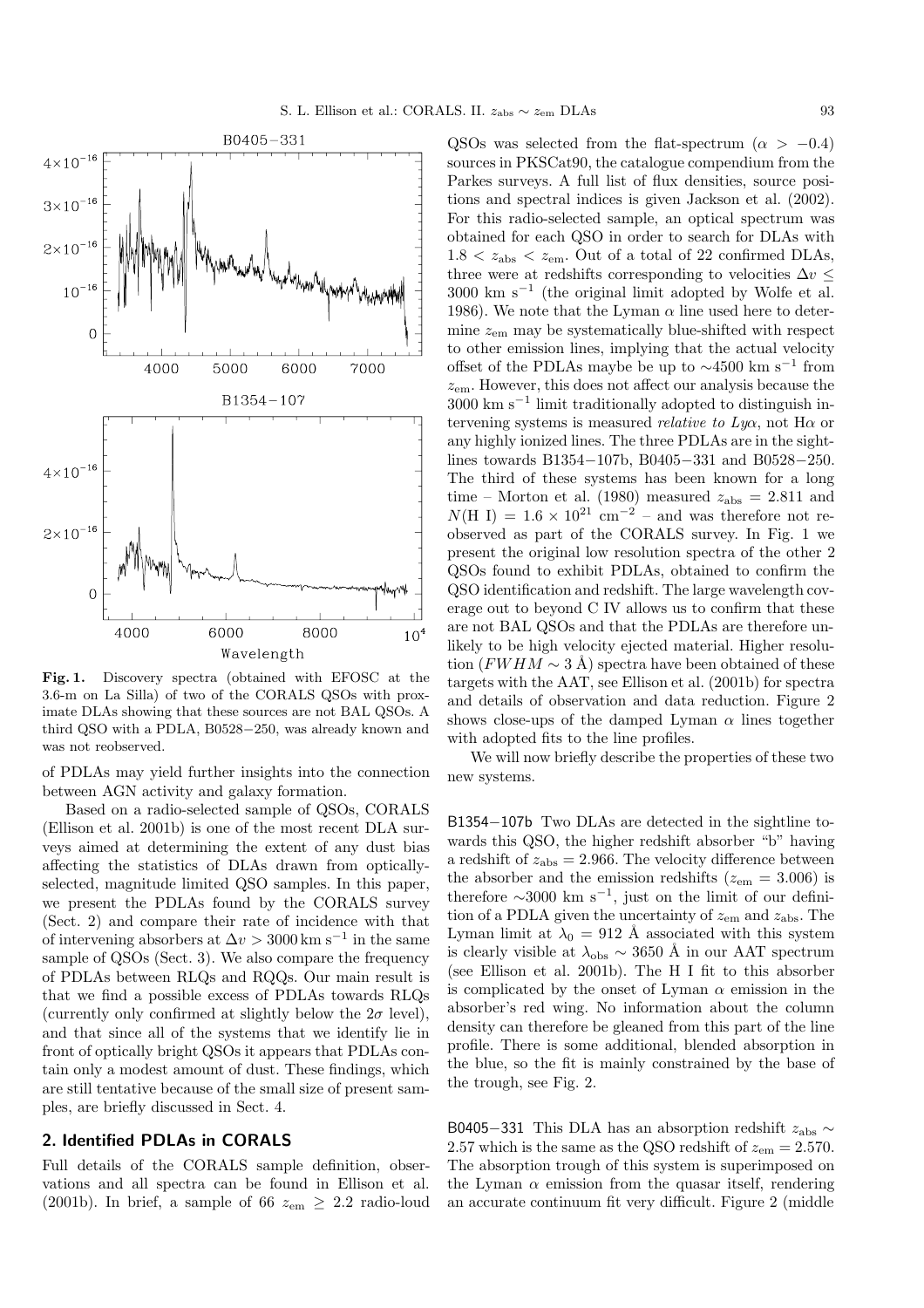

**Fig. 2.** H I fits to the 2 new PDLAs found in the CORALS sample. Top panel: fit to the  $z_{\text{abs}} = 2.966$  DLA towards B1354−107. Middle panel: possible fit to the DLA towards B0405−331 with  $z_{\text{abs}} = 2.572$  and  $N(H I) = 2 \times 10^{20} \text{cm}^{-2}$ . Bottom panel: alternative fit to the DLA towards B0405−331 with  $z_{\text{abs}} = 2.570$  and  $N(H I) = 4 \times 10^{20}$  cm<sup>-2</sup>. In this case, some residual flux can be seen at the blue edge of the Lyman  $\alpha$ trough.

panel) shows that a good fit to the damped Lyman  $\alpha$  line is obtained with a  $N(H I) = 2 \times 10^{20}$  cm<sup>-2</sup> at  $z_{\text{abs}} = 2.572^{1}$ . However, we find that an absorber at  $z_{\text{abs}} = 2.570$  and with  $N(H I) = 4 \times 10^{20}$  cm<sup>-2</sup> would also produce a good fit to the base and the blue slope of the absorption profile, although there is a small but significant residual flux feature visible in the wing of the trough (bottom panel of Fig. 2). Several associated metal lines are present in our spectrum, particularly C II λ1334, Si II λ1260 and Si II  $\lambda$ 1190 with redshifts of  $z_{\text{abs}} = 2.569$ , 2.569 and 2.570 respectively. Lyman  $\beta$  is also covered by these observations and is found at a redshift of 2.570. These lines therefore more closely match the lower redshift, higher column density solution shown in the bottom panel of Fig. 2. This would then leave a small residual flux in the base of the DLA absorption which we interpret as Lyman  $\alpha$  emission associated with the absorbing galaxy. Its velocity offest from the centre of the absorption trough is  $\Delta v = -300 \,\mathrm{km \ s^{-1}}$ , very similar to that between the DLA and Lyman  $\alpha$  emitter in Q0151+048A (Møller et al. 1998; Fynbo et al. 1999).

There is no obvious CCD defect or cosmic ray event at the position of the residual flux feature on the 2D spectrum. This is clearly a system which should be followed up with narrow band imaging as it would add to the handful of known DLAs which have associated Lyman  $\alpha$  emission. It is interesting to note that there is some evidence that PDLAs are more likely to exhibit strong Lyman  $\alpha$  emission than  $z_{\text{abs}} \ll z_{\text{em}}$  "intervening" DLAs (Møller et al. 1998). Although the presence of Lyman  $\alpha$  emission may in some cases be caused by photo-ionization (e.g. Fynbo et al. 1999; Warren et al. 2001), there is also evidence that star formation may be involved in other cases (e.g. Møller & Warren 1996; Ellison et al. 2001a).

## **3. Results**

## 3.1. The number density of PDLAs in the radio-loud CORALS sample

The statistics of our survey are collected in Table 1. The number of damped absorbers found per unit redshift can be expressed as the DLA number density,  $n(z)$ , quoted for a specific mean absorption redshift. This is simply the total number of DLAs identified in a given sample, divided by the total intervening redshift interval covered. The redshift interval,  $\Delta z$ , is given by

$$
\Delta z = \sum_{i=1}^{n} (z_i^{\text{max}} - z_i^{\text{min}})
$$
\n(1)

where the summation is over the  $n$  QSOs in a given sample. In the case of PDLAs, we only include the redshift interval from the emission redshift extending out to  $3000 \text{ km s}^{-1}$ .

$$
\Delta z_{3000} = \sum_{i=1}^{n} (z_i^{\text{em}} - z_i^{3000})
$$
\n(2)

where  $z_i^{3000}$  is the redshift corresponding to a relative velocity of 3000 km s<sup> $-1$ </sup>.

For the CORALS survey, we find  $n(z)=1.2^{+1.2}_{-0.7}$  at a mean  $\langle z \rangle = 2.78$  (using  $1\sigma$  confidence limits appropriate to the Poissonian small number statistics formulation by Gehrels 1986). This value is  $4^{+4}_{-2.4}$  times larger than

<sup>1</sup> Although this is nominally higher than the emission redshift, the difference is only  $168 \text{ km s}^{-1}$ , well within the uncertainty in the QSO systemic redshift and within the velocity dispersion of a galaxy cluster of which the QSO host galaxy may be a member.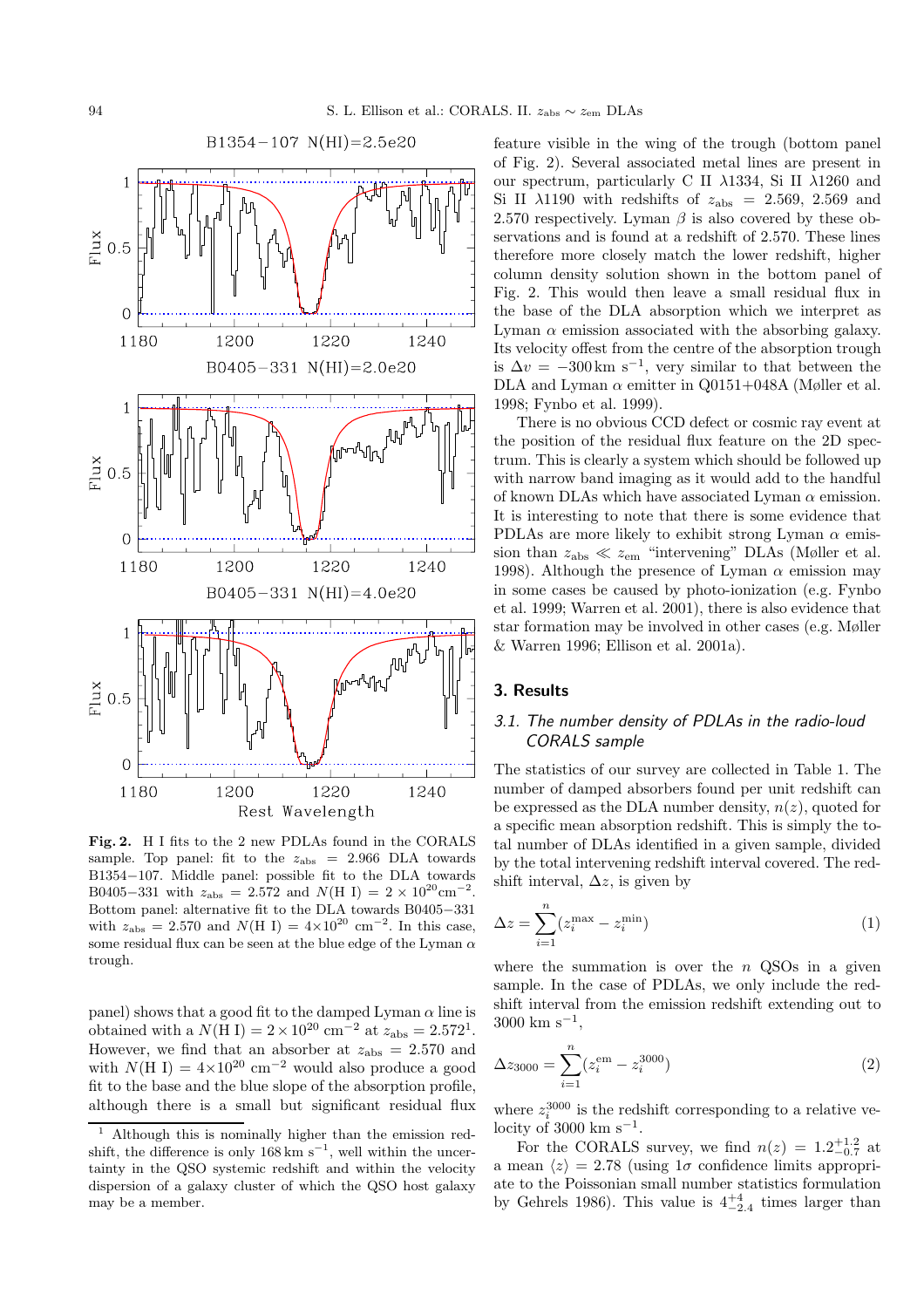**Table 1.** Number density statistics for PDLA samples in CORALS, the FBQS survey (White et al. 2000) and the survey of Péroux et al. (2001). The last column gives the expected number density of PDLAs according to the statistics for intervening DLAs determined by Storrie-Lombardi & Wolfe (2000).

| Sample        | No. QSOs | QSO Type   | No. DLAs | $\Delta z_{3000}$ | $n(z)$ PDLA            | $z_{\rm abs}$ | $n(z)$ DLA |
|---------------|----------|------------|----------|-------------------|------------------------|---------------|------------|
| <b>CORALS</b> | 66       | RLQ        |          | 2.48              | $1.21_{-0.65}^{+1.17}$ | 2.78          | 0.24       |
| CORALS+FBQS   | 96       | RLQ        | 4        | 3.58              | $1.12^{+0.88}_{-0.54}$ | 2.76          | 0.24       |
| Péroux et al. | 49       | <b>ROQ</b> |          | 2.56              | $0.39^{+0.35}_{-0.31}$ | 4.26          | 0.35       |

value  $n(z)=0.31^{+0.09}_{-0.08}$  at  $\langle z \rangle = 2.37$  determined for the intervening DLAs in the CORALS sample by Ellison et al. (2001b). We find a similar apparent excess compared to the density of intervening DLAs determined from optical samples. Adopting  $n(z)=0.055(1+z)^{1.11}$ , as deduced by Storrie-Lombardi & Wolfe (2000), we would have expected only  $n(z)=0.24$  at  $\langle z \rangle = 2.78$ . However, we are dealing with very small number statistics here. Since the redshift path  $\Delta z$  which can be probed for PDLAs in a given QSO sight-line is very small, a much larger sample is required to establish conclusively if PDLAs are indeed more common towards RLQs.

In an effort to improve the statistics, we also consider the recent radio-selected FIRST Bright Quasar Survey (FBQS; White et al. 2000). Specifically, we selected the 41 QSOs with  $z_{em} \geq 2.2$  in this independent sample (excluding BALs). Due to the different selection criteria and survey sensitivities of the FBQS compared to CORALS, we further exclude the 11 FBQS QSOs that do not conform to the accepted definition of radio-loud, i.e. with a radioloudness parameter  $\log R^* \geq 1.0$  (Stocke et al. 1992). Combining the remaining 30 FBQS targets (with 1 PDLA) with CORALS, we cover a total interval  $\Delta z_{3000} = 3.58$ and deduce  $1.1^{+0.9}_{-0.5}$ . Thus, although the errors are still large, these statistics indicate that there may be an excess of absorbers close to the systemic redshift of radio-loud QSOs. If the postulate that PDLAs are not directly associated with the QSO is true (Møller et al. 1998), then this excess may be analogous to the excess of galaxies observed in the fields of RLQs (Yamada et al. 1997; Hall & Green 1998; Hall et al. 1998; Clements 2000). Indeed, the excess of DLAs close to the QSO compared with intervening systems is consistent with the typical over-densities of galaxies found around RLQs by Sanchez & Gonzalez-Serrano (1999) and of Lyman  $\alpha$  emitters around radio galaxies (Kurk et al. 2001).

## 3.2. Comparison of the number density of DLAs between RLQs and RQQs

If PDLAs are associated with galaxies clustering around QSOs, then comparing the properties of these absorbers in radio- versus optically-selected QSO sample will provide further evidence as to whether RLQs preferentially flag rich cluster environments at high redshift. However, this is not a simple undertaking for the following reason. Most of the early DLA surveys initially obtained low resolution (typically 10 Å) spectra of all the QSOs in a given sample.

From this, a list of candidate DLAs with rest frame equivalent width  $W_0 \geq 5$  Å was compiled and subsequently followed up at higher resolution to confirm the DLA nature and measure the column density  $N(H I)$ . However, in most cases PDLAs were not included in the follow-up spectroscopy. Ellison (2000) investigated how the probability that an absorption system is damped varies as a function of  $W_0$  and found that ∼90% of DLA candidates with  $W_0 > 10$  Å were eventually confirmed to have dates with  $W_0 > 10^{-10}$  cm<sup>-2</sup>. Therefore, it is in principle possi-<br> $N(H I) ≥ 2 × 10<sup>20</sup>$  cm<sup>-2</sup>. Therefore, it is in principle possible to use these statistical likelihoods to infer the number of PDLAs in the previous major surveys. However, since PDLAs have been universally excluded from these surveys, even the equivalent widths have generally not been tabulated in the literature. Given this unsatisfactory state of affairs, here we restrict ourselves to comparing our estimate of  $n(z)$  of PDLAs in CORALS with analogous statistics from the recent survey by Péroux et al.  $(2001)$ .

From the Péroux et al.  $(2001)$  sample of 66 QSOs, we exclude all targets which exhibit BAL features (10) or are confirmed to be radio-loud (7) based on observations from NVSS and SUMSS measurements. From the remaining 49 QSOs, only 1 PDLA is found  $(z_{\text{abs}} = 4.26 \text{ towards}$ PSS J0034+1639). The total redshift interval covered is  $\Delta z_{3000} = 2.56$  (Péroux, private communication), yielding a mean  $n(z)=0.39$  at  $\langle z \rangle = 4.26$ , in good agreement with Storrie-Lombardi & Wolfe's (2000) derived  $n(z)=0.35$  for intervening DLAs at this redshift. Note that despite the difference in mean absorption redshifts between the RLQ and RQQ samples, cluster evolution is unlikely to explain the disparate  $n(z)$  due to the small time (∼0.5 Gyr) between these two epochs<sup>2</sup>. It therefore appears that the tentatively identified overdensity of DLAs near to the QSO is confined to RLQs.

#### 3.3. Dust extinction in PDLAs

Studies of optical (Outram et al. 2001) and IR (Hewett, private communication) colours of large, optically-selected QSO samples find that the effect of dust reddening in intervening absorbers is small. Conversely,

 $^{\rm 2}\,$  We note that out of the 49 QSOs considered in these statistics, 4 have no radio data available. Since only approximately 10% of QSOs are radio-loud, we make the assumption that none of these 4 targets is radio-loud. Even in the extreme and unlikely case that ALL of these 4 QSOs turned out to be radio-loud,  $\Delta z$  would be reduced by less than 10% to 2.35. i.e.  $n(z)=0.42$ , a negligible change.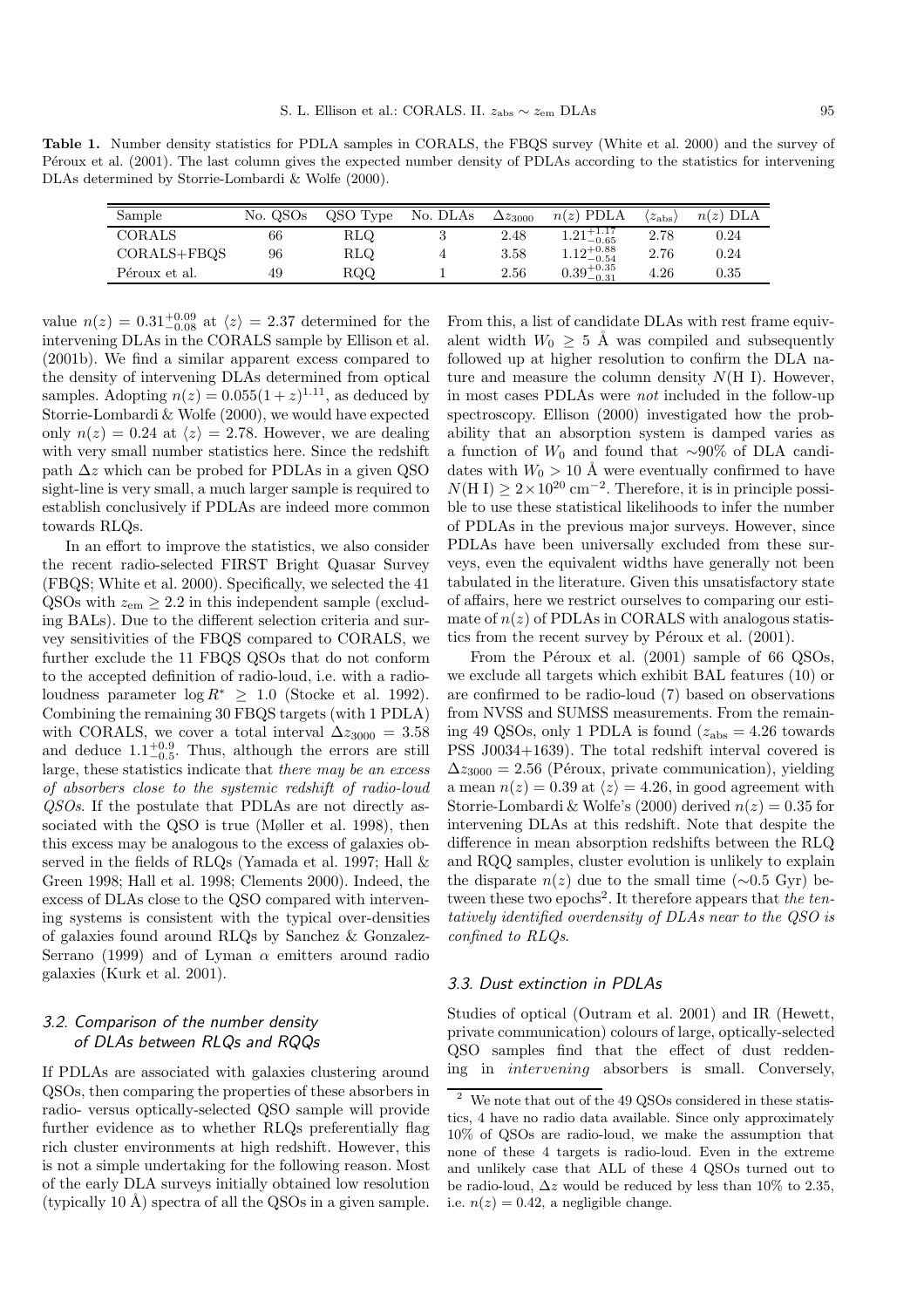Carilli et al. (1998) found that a high fraction of "red" QSOs have associated  $z_{\text{abs}} \sim z_{\text{em}}$  21 cm absorption, indicating that dust reddening may play a significant effect in proximate absorbers. Consequently, we may expect that optically-selected, magnitude-limited QSO samples may be biased against the detection of PDLAs. It is therefore somewhat surprising that all of the PDLAs of the CORALS sample are found towards relatively bright  $QSOs (B < 20)$ . Taken at face value, this implies that any dust extinction which may be present does not bias the statistics significantly, although it must be remembered that we are dealing with very small number statistics. Since Ellison et al. (2001b) find that up to twice as many intervening DLAs are present towards faint QSOs, it will be interesting to see whether observing more QSOs reveals a similar effect for proximate DLAs. This would establish whether PDLAs are relatively dust-poor or dust-rich.

#### **4. Conclusions and discussion**

The main aim of this paper has been to assess whether PDLAs can provide an insight into the the clustering of galaxies around QSOs at high redshifts.

The main conclusions of this work may be summarised as follows.

- 1. Despite the small number statistics of this work  $(4$  DLAs in the combined CORALS + FBQS sample), we find evidence that our radio-selected sample of QSO exhibits an excess (by a factor of 4) of PDLAs at  $z_{\rm abs} \sim z_{\rm em}$  compared to intervening redshifts. This implies an excess of material (presumably galaxies) near the QSO at levels consistent with faint galaxy excesses around RLQs (e.g. Sanchez & Gonzalez-Serrano 1999). At present this result is only significant at the  $\sim$ 2 $\sigma$  level, due to the limited statistics. However, it is certainly suggestive and emphasises the potential use of proximate DLAs as probes of the environment of QSOs.
- 2. Similarly, the number density of PDLAs towards RLQs is >4 times higher than that of PDLAs towards RQQs. In fact, we find that  $n(z)$  of PDLAs towards RQQs is indistinguishable from that of intervening DLAs. This result is consistent with the premise that RLQs preferentially mark cluster environments.
- 3. Since all of the PDLAs in the CORALS sample are found towards optically bright QSOs  $(B < 20)$  there appears to be no strong extinction effect from dust. Although previous studies find that dust in  $z_{\text{abs}} \sim z_{\text{em}}$ systems may redden the background QSO (Carilli et al. 1998), it appears that the amount of dust that is present is modest and not sufficient to exclude a significant number of quasars from optical surveys.
- 4. We identify a new PDLA in the line of sight towards B0405−331 which may exhibit Lyman  $\alpha$  emission, based on residual flux seen at the base of the saturated absorption trough.

Lacy et al. (2001) have recently proposed a unified scheme for radio-loud and radio-quiet QSOs by showing that the radio luminosity of QSOs scales with the black hole mass and the accretion rate onto the black hole. Although the data support the broad increase in radio luminosity with black hole mass, it is unclear whether accretion rate is the physical driver of this relation (Dunlop et al. 2002). We have presented in this paper evidence suggesting that radio-loud QSOs are found preferentially in richer environments than radio-quiet QSOs. At first sight, such a connection between the pc scale of the central engine and the Mpc scale of galaxy clusters may seem surprising. However, it may simply be another manifestation of the relationship uncovered by Magorrian et al. (1998) between black hole mass and bulge mass, if the most massive galaxies are also more likely to be found in rich clusters.

With the current limited statistics for PDLAs it is difficult to extend the analysis of the DLA environment around QSOs. As the number of identified  $z_{\text{abs}} \sim z_{\text{em}}$  systems increases (several candidates should be present in existing surveys) it will be possible to compare the 1-D QSO-DLA correlation function with the galaxy-QSO correlation function in clusters (Martínez et al. 1999). Such a comparison will provide further clues to the nature of PDLAs, and in turn contribute greatly to the investigation of QSO cluster environments. Of course, we must bear in mind that the 3000 km  $\rm s^{-1}$  cut-off adopted as the definition for associated DLAs is somewhat arbitrary. This point may be especially important since one of the CORALS PDLAs is right on the 3000 km s−<sup>1</sup> cut-off. With improved statistics, it will be very interesting to investigate  $n(z)$  as a function of relative velocity from the QSO.

Acknowledgements. We are grateful to Céline Péroux for communicating the statistics of PDLAs from the survey of Péroux et al. (2001) and to Dick Hunstead for checking the SUMSS fields of some of these QSOs for their radio properties. Thanks also are due to Marcin Sawicki and Gabriela Mallen-Ornelas for continued stimulating discussions.

#### **References**

- Anderson, S. F., Weymann, R. J., Foltz, C. B., & Chaffee, F. H. 1987, ApJ, 94, 278
- Baker J. C., Hunstead, R. W., Athreya, R. M., et al. 2001, ApJ, submitted
- Barnes, J. E., & Hernquist, L. 1992, ARA&A, 30, 705
- Barthel, P. D., Tytler, D. R., & Vestergaard, M. 1997, Mass Ejection from Active Galactic Nuclei, ASP Conf. Ser., 128, 48
- Brinkmann, W., Laurent-Muehleisen, S. A., Voges, W., et al. 2000, A&A, 356, 445
- Carilli, C. L., Menten, K. M., Reid, M. J., Rupen, M. P., & Yun, M. 1998, ApJ, 494, 175
- Cimatti, A., Villani, D., Pozzetti, L., & di Serego Alighieri, S. 2000, MNRAS, 318, 453
- Clements, D. 2000, MNRAS, 312, 61
- Dunlop, J., McClure, R., Kukula, M., et al. 2002, MNRAS, submitted [astro-ph/0108397]
- Ellison, S. L. 2000, Ph.D. Thesis, University of Cambridge